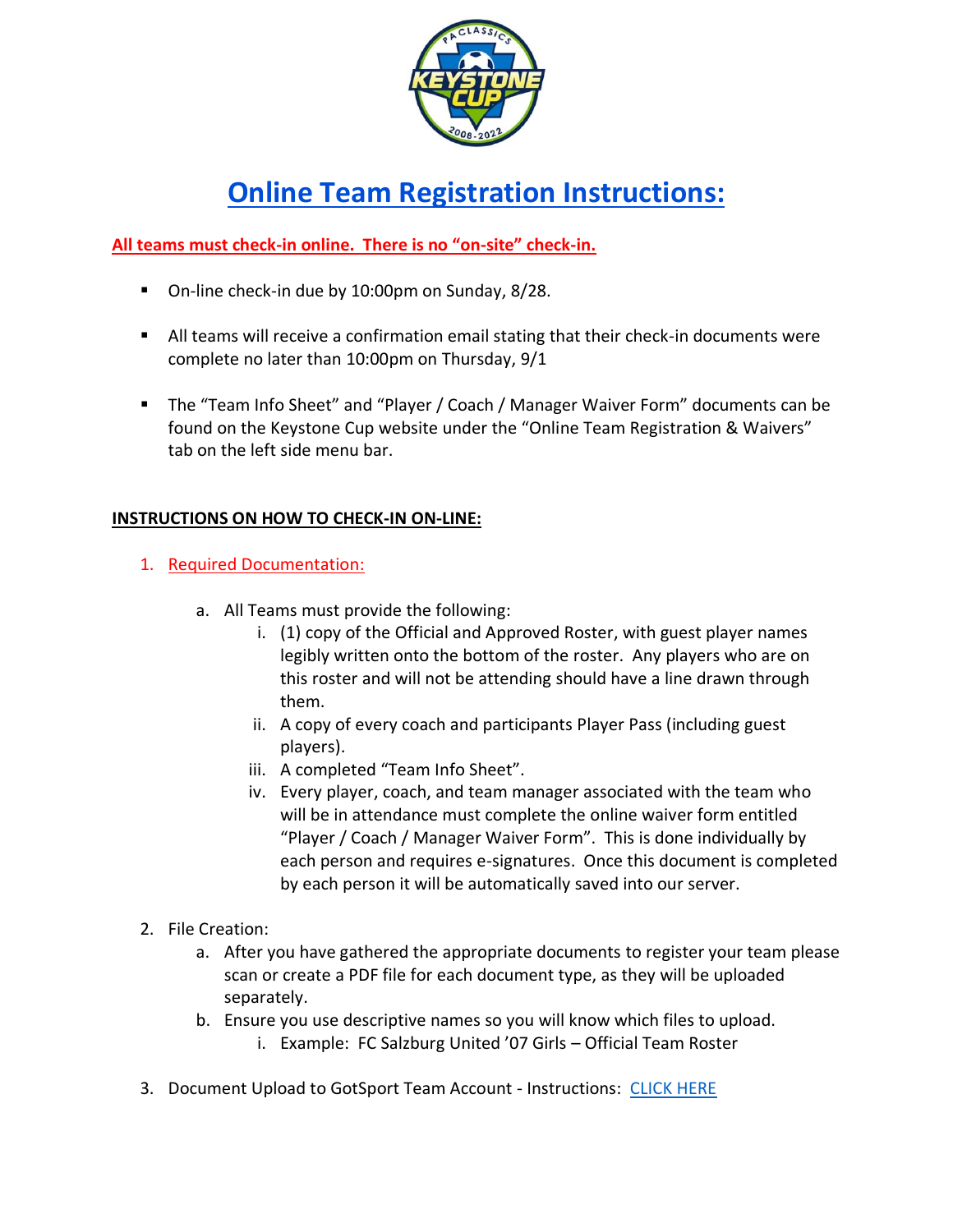#### **GUEST PLAYERS:**

- 1. US Club Soccer Teams:
	- 1. Write the guest player name(s) onto the bottom of the official team roster that you are using for the tournament.
	- 2. Upload the guest player pass(es) using the same upload procedure listed above, selecting the label of "US Club - Guest Player Passes".
	- 3. Guest players must have the same type of player passes as your other players. Using mixed rosters and player cards from different organizations (US Club vs. USYSA) is not allowed.
- 2. USYSA Teams:
	- 1. Write the guest player name(s) onto the bottom of the official team roster that you are using for the tournament.
	- 2. Upload the guest player pass(es) using the same upload procedure listed above, selecting the label of "USYSA - Guest Player Passes".
	- 3. Guest players must have the same type of player passes as your other players. Using mixed rosters and player cards from different organizations (US Club vs. USYSA) is not allowed.
	- 4. USYSA player passes have not been issued this year for states using GotSport to handle their rosters. If your guest player(s) are within a club and team that do not have physical player passes, then you will need to follow the listed below instructions on how to get the player pass and upload it.

#### 3. **Guest Player Pass Procedures for USYSA / GotSport registered teams:**

Some clubs and state associations are using GotSport for player registration and team roster generation. GotSport, in conjunction with the leagues and state associations, are not producing physical player passes as they have in the past. All player passes are digital and online within a team's GotSport account. When in need of using a USYSA player as a guest player for your team you will need to do the following;

- 1. Ask the coach or administrator from the team that your guest player is coming from to download and export the digital player pass from within his/her GotSport team system (instructions on how to do that below).
- 2. Have the coach or administrator forward a PDF of that player pass to the player, or to you as the coach / manager of the team that needs to use that guest player.
- 3. Upload that guest player pass into your team GotSoccer account as listed above, selecting the label of "USYSA Guest Player Passes".